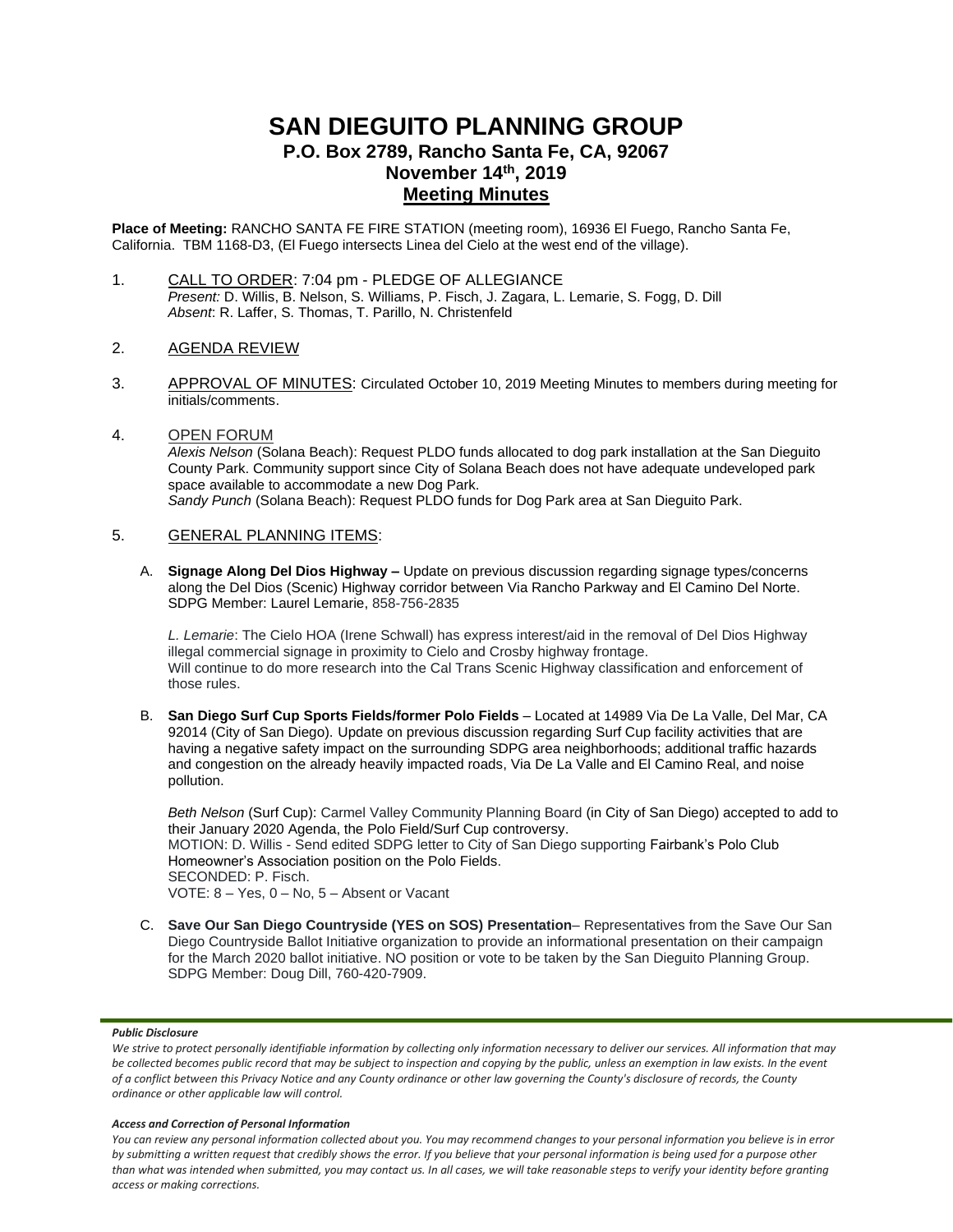*Jacqueline Arsivaud Benjamin:* Representing the SOS Initiative, described the purpose of the initiative as encouraging development based on housing growth guidelines of the \$18 Million tax payer funded County General Plan approved in 2011. The current County General Plan calls for 64,000 dwelling units, more than enough to meet housing demand.

# 6. MAJOR PROJECTS AND LAND USE ITEMS:

- A. **PDS2018-VAC-18-003 Vacation - Open Space**. 4.66 acre lot with an existing residence at 20445 Fortuna del Sur, Elfin Forest, CA 92029, APN: 679-090-19, closest cross street: Seaquest Trail. Owner: Todd Frank, 760-822-4360; Applicant's Representative: Rob Russell (Accurate Land Survey), 619-445-0110; County PDS Planner: Nicolas Gustafson, 858-495-5351; SDPG Member: Doug Dill, 760-420-7909. *Continue to January 2020 SDPG Meeting*
- B. **PDS2019-TPM-21275 Tentative Parcel Map (Lot Split)**. Project proposes to divide a 4.7 acre parcel into two parcels. One parcel will contain the exist house. Located at 17474 Via de Fortuna, RSF, CA 92067, closest cross street: Los Morros; APN: 266-091-21-00. Owner: Jodi Bible, 858-481-1295; PDS Planner: David Cook directly, 858-505-6429; SDPG Member: Beth Nelson, 858-353-5773. *Continue to December 2019 SDPG Meeting*
- C. **OneWest Bank Sign 'D' Designator Waiver Request.** Installation of an exterior 2' x 2' Aluminum Wall Plaque at 6009 Paseo Delicias, Suite A, RSF, CA 92067; APN: 266-285-02-00. Applicant's Representative: Tim Seaman (Champion Signs), 619-794-3181; PDS Planner: Dag Bunnemeyer, 858-694-2581; SDPG Member: Tim Parillo, 415-238-6961. *Continue to December 2019 SDPG Meeting*
- **D. PDS2019-AD-19-026 Tree Residence Administrative Permit** Oversized accessory structure of 5566 sf, 1<sup>st</sup> level - 2699 sf garage, 282 sf guest entry; 2<sup>nd</sup> level – 2585 sf 3-bedroom, recreation room and gym. Existing single-family dwelling on 4 acres with existing sewer, water and fire services Located at 6415 Primero Izquierdo, RSF, CA 92067, APN: 265-432-04-00. Project Contact: Mark Radford/Kurt Voigtlander, 760-519-9008; PDS Planner: David Cook, 858-505-6429; SDPG Member: Joe Zagara, 858-756-4211.

*Mark Radford (Applicant Representative)*: Presented details, background and answered questions concerning proposed accessory structure.

*J. Zagara:* Proposal has neighbor and HOA approval. Many other primary residences in the neighborhood are in the 15,000 to 20,000 sq. ft. range. Although the applicant's older primary residence is smaller than the other homes, the size and scale of the proposed accessory structure is in character to what other newer larger homes in the neighborhood would have.

MOTION (J. Zagara): Recommend approval as presented.

SECONDED: D. Dill

VOTE: 8 – Yes, 0 – No, 5 – Absent or Vacant

**E. PDS219-VAR-19-022 SDG&E Reliability Switch Change-Out Noise Variance** – Courtesy notification from PDS concerning SDG&E to perform trenching, cable pulling, retaining wall construction, setting an above ground facility at the intersection of El Montevideo and Paseo Delicias in Rancho Santa Fe Village, near APN: 265-213-20 -00. All work to be done during normal daylight hours with the exception of removal of subsurface switch from manhole, cable pulling and underground connections. SDG&E Contact: Steve Bancroft, 619-517-5564; PDS Planner: Souphalak Sakdarak, 858-495-5214. No action required of SDPG**.** *Continue to December 2019 SDPG Meeting*

*L. Lemarie*: Need to contact Steve Bancroft about impact for future round-about proposed for this intersection.

#### *Public Disclosure*

#### *Access and Correction of Personal Information*

*You can review any personal information collected about you. You may recommend changes to your personal information you believe is in error by submitting a written request that credibly shows the error. If you believe that your personal information is being used for a purpose other than what was intended when submitted, you may contact us. In all cases, we will take reasonable steps to verify your identity before granting access or making corrections.*

We strive to protect personally identifiable information by collecting only information necessary to deliver our services. All information that may *be collected becomes public record that may be subject to inspection and copying by the public, unless an exemption in law exists. In the event of a conflict between this Privacy Notice and any County ordinance or other law governing the County's disclosure of records, the County ordinance or other applicable law will control.*